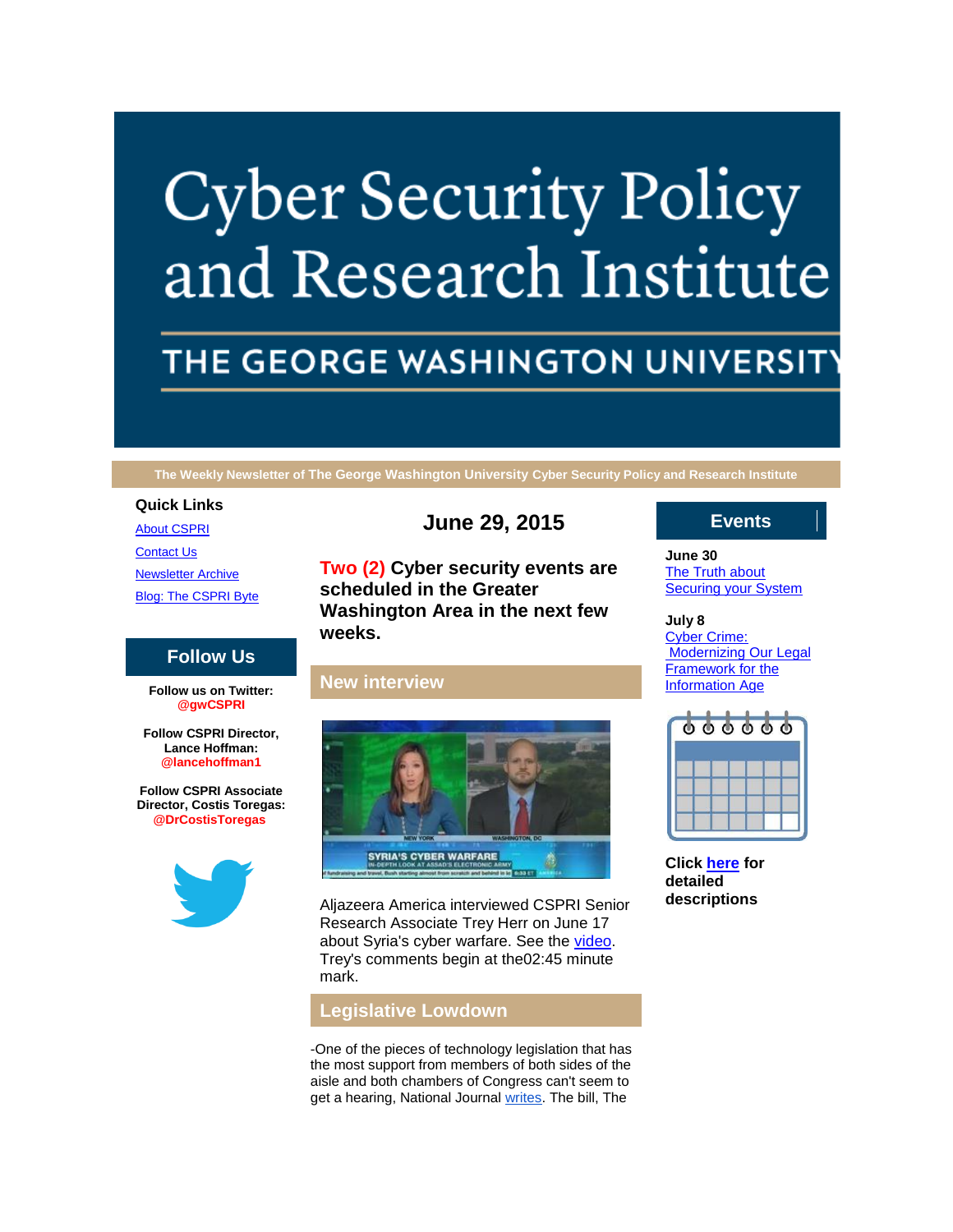Email Privacy Act, would update decades-old federal law by requiring law enforcement to obtain a search warrant before prying into the contents of private emails. Currently, authorities can get this information if it is stored in a cloud service online with just a subpoena if those records are at least 180 days old. "The bill, which would with more than 220 cosponsors in February, but has yet to earn a hearing or a vote in the House Judiciary Committee, where it boasts support from 23 of the panel's 39 members," reports Dustin Volz. "I think because it doesn't have the Edward Snowden sex appeal the NSA issues had, that it doesn't really register quite as significantly," the Journal quotes the bill's author as saying.

# **Cyber Security Policy News**

#### **Working around anti-virus software**

- The National Security Agency and its British counterpart, Government Communications Headquarters, have worked to subvert anti-virus and other security software in order to track users and infiltrate networks, according to documents from NSA whistleblower Edward Snowden. The Intercept writes that the spy agencies have "have reverse engineered software products, sometimes under questionable legal authority, and monitored web and email traffic in order to discreetly thwart anti-virus software and obtain intelligence from companies about security software and users of such software. One security software maker repeatedly singled out in the documents is Moscow-based Kaspersky Lab, which has a holding registered in the U.K., claims more than 270,000 corporate clients, and says it protects more than 400 million people with its products." Read more [here.](http://r20.rs6.net/tn.jsp?f=001_xulX4I5FWICGQnrvV6iNS6UYrdRjpu4g1MXTfj1Bl1bb26uRdCFeF5F_Vd1eZdtPNI3qNTZTtb0VcOCqmQeXH_-RFZMR1IFX8-Dg3kxkUcpHSUFw4m12iNFrVunsLvUD2QpNa8MUOq6dDwPep1U9wScbcuc_Y5iQQbrh5lEhU7l-7CPx7cwjbBsSsvUCOBfvtP3xuvGkoCM3DUVuW3vFzjB4PSWVFkgOmzNN5BmR7EwRSFiFQk1x6S_pH7IkLHG&c=bd2wkHS1IMLZLOsaI04ZUK3ho3_BqV5f40fx3l-z_zW-H8miyjY7rw==&ch=n0QjvWH98HEQzeq4lisirnA8OzUGEjfDpC7ygYNS39Bk8GxnDKwllg==)

#### **OPM update**

-Federal investigators probing the massive data breach at the Office of Personnel Management (OPM) that exposed millions of records on government contractors and their families say they're not sure the extent of the breach at OPM because the agency and its contractors didn't have sufficient computer logs of the incident, NextGov [reports.](http://r20.rs6.net/tn.jsp?f=001_xulX4I5FWICGQnrvV6iNS6UYrdRjpu4g1MXTfj1Bl1bb26uRdCFeF5F_Vd1eZdtVle-Oc2oB2wv067swDd7lRpJqDaGrXtnlP02jmzjKX_TlzQRBy763BytD4lbBga4JyYXB6CVsyvAjCLcQ3YypMr1UXHPUtWijWayn3yMpfelQhbgO0h9zBYzIJ7YHMLq6IYr3IeukMDTX0lQ2GaXjSsjXX9CA12Q1MYK6Ll9PWaZkQF0OsOF5_8b3O3A-sYTeaQmuXv-AGBKMjqoOcEFbI5AQl4vMSFU2hyZ9yDGDts_FZ6PVbd-y_qisnGVjQBcvU_IlYHhFRD7yzsbdCPXbA==&c=bd2wkHS1IMLZLOsaI04ZUK3ho3_BqV5f40fx3l-z_zW-H8miyjY7rw==&ch=n0QjvWH98HEQzeq4lisirnA8OzUGEjfDpC7ygYNS39Bk8GxnDKwllg==)

Worse still, the attackers who broke into the OPM's systems appear to have had unfettered access to the agency's networks for at least a year, The Washington Post [reports.](http://r20.rs6.net/tn.jsp?f=001_xulX4I5FWICGQnrvV6iNS6UYrdRjpu4g1MXTfj1Bl1bb26uRdCFeF5F_Vd1eZdt595y3n_yVxSdmaPrkuokGmWHJgVN-mf0Vm4DmgGWrG0PNT17LC57EtiSl4vdrGzOuJ_0Gz1BAvjg5Tp6kzsBmxuukbvtn7u4gmNyl0NYzGMDaJ9v1tfGMLxRJoNZ_QrkLcVsCYmgmV1McA_DRr_DKmXbqwmhUaFO7fMvPuTv-JXNRJ7wNkp0QMr_nX6uypik7VpRXDwC9YwJdaqWZou127hum0coumPQK4TkmAULTA-Uk_XdekUw8QvoH5UlzLzYPLUMEbL2dytzZ-y-JGIIKQ==&c=bd2wkHS1IMLZLOsaI04ZUK3ho3_BqV5f40fx3l-z_zW-H8miyjY7rw==&ch=n0QjvWH98HEQzeq4lisirnA8OzUGEjfDpC7ygYNS39Bk8GxnDKwllg==) "The considerable lag time between breach and discovery means that the adversary had more time to pull off a cyber-heist of consequence," Ellen Nakashima writes.

#### **DoD thinking about changing cybersecurity regulations**

-The Department of Defense is reportedly mulling changes that would discipline computer users on its network who run afoul of the agencies cybersecurity regulations. The DoD's chief information officer